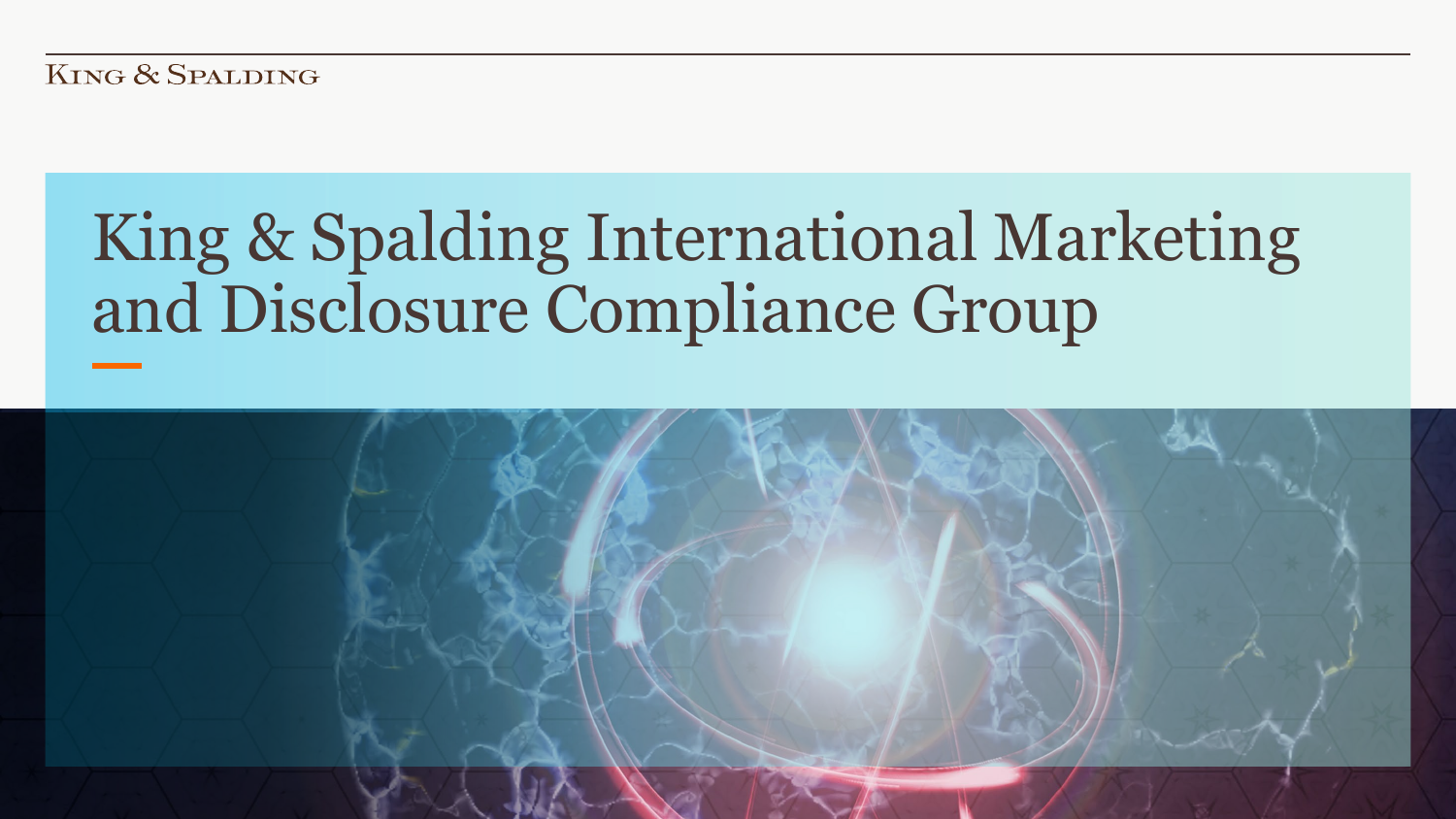### King & Spalding International Marketing and Disclosure Compliance Group

King & Spalding established the International Marketing and Disclosure Compliance Group to provide a resource to companies on regional and country-specific laws, regulations, and industry codes of conduct outside the U.S. that target life sciences manufacturers' sales and marketing interactions with healthcare professionals – with a particular focus in global transparency obligations. The Group also provides a resource to companies on related laws including anti-bribery and data privacy laws. Member companies are invited to offer input regarding specific countries and regions that they would like the Group to monitor.

The Group is a subscription service that offers life sciences companies comprehensive guidance on global transparency requirements in a practical and cost-effective manner. Membership in the coalition of pharmaceutical, biotechnology and medical device companies provides access to a suite of international global resources and services.



life sciences professionals across several offices supporting the International Marketing and Disclosure Ad Hoc Compliance Group.

20+

pharma and device companies currently receiving advice on the growing area of transparency/ disclosure laws and industry codes of conduct in the European Union, Australia, Japan, Brazil, and numerous other countries and regions.

### AREAS OF FOCUS

We provide guidance on a wide range of laws and codes, including:

- **Marketing, promotion and advertising disclosure laws and codes** (e.g., Australia, Belgium, Brazil, Colombia, EFPIA, France, Iceland, Japan, Lithuania, MedTech Europe, the Netherlands, the Philippines, Saudi Arabia, South Korea, the United Kingdom (UK), European Union (EU) country-specific trade associations)
- **Anti-bribery laws** (e.g., Brazil, Germany, Russia and the UK)
- **Data privacy laws** (e.g., laws from the European Union and the UK)
- **Countrywide industry codes of conduct** (e.g., codes in Australia, Brazil, Canada, Denmark, India, Japan, Mexico, the Netherlands, the UK)
- **Regional industry codes of conduct** (e.g., codes from the IFPMA, EFPIA, Medicines for Europe, MedTech Europe)